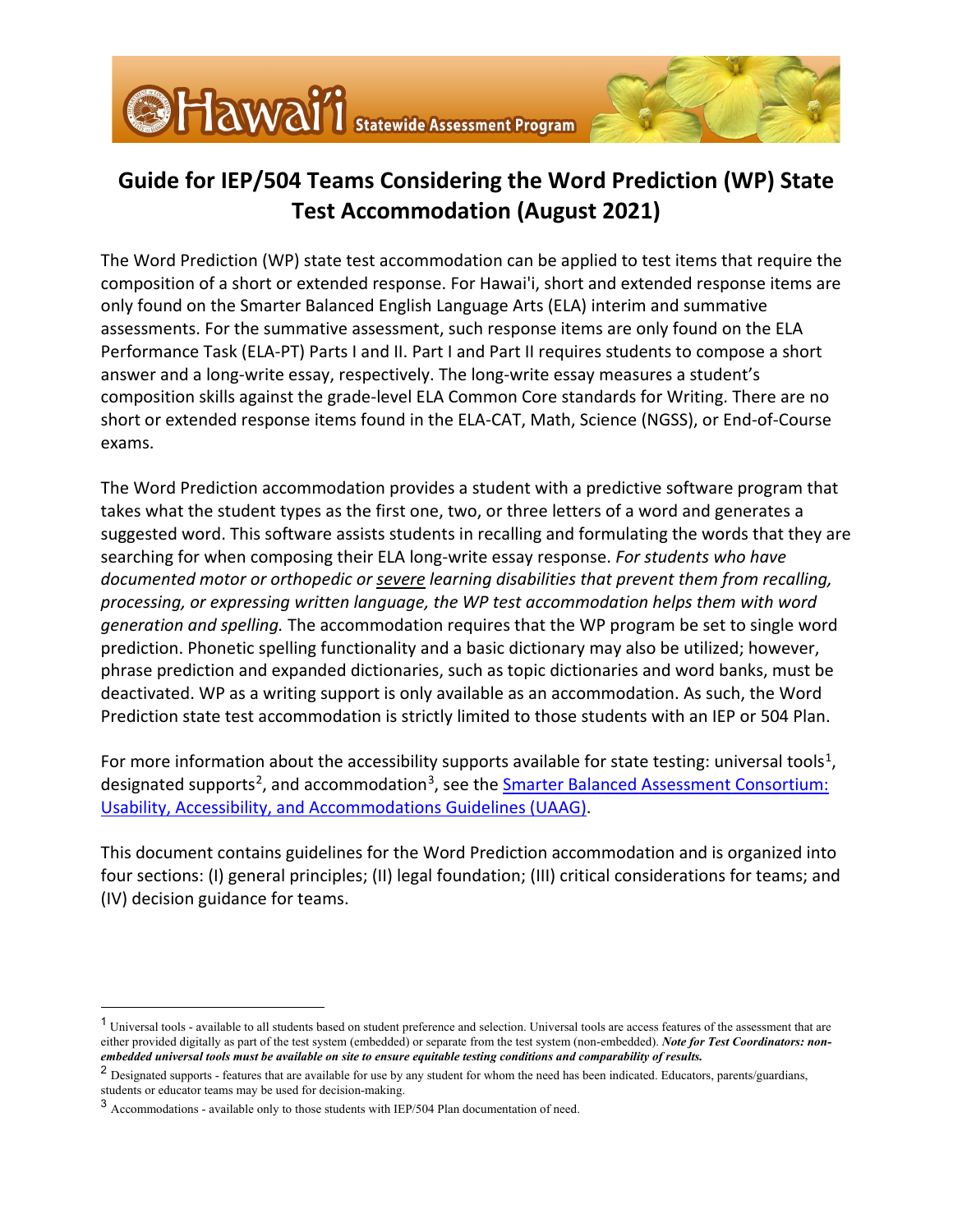#### **Section I: General Principles Regarding State Test Accommodations**

The statewide assessments are designed to measure student proficiency and growth over time, curriculum impact and effect, and school achievement and gains. Tests are aligned to standards for learning that are established at the grade-level. Statewide assessments measure our students against those standards and the grade-level expectations for achievement found there. In order to yield valid and comparable results, it is essential that our tests measure what students know and can do when measured to the grade-level standard expectations. In Hawai'i, the Common Core and Next Generation Science Standards are used as the metric. For an understanding of how these standards are used as a basis to generate a grade-level proficiency score in writing, refer to the [Smarter Balanced Scoring Guide for English Language Arts Performance Task Full-Write Baseline](https://smarterbalanced.alohahsap.org/resources/resources-2020-2021/scoring-guide-for-ela-full-writes)  [Sets.](https://smarterbalanced.alohahsap.org/resources/resources-2020-2021/scoring-guide-for-ela-full-writes)

The purpose of state test accommodations is to enable students with disabilities to participate "with adjustments that do not alter the assessed construct" and that are "applied to test presentation, environment, content, format (including response format), or administration conditions" (*Standards for Educational and Psychological Testing, 2014).* State test accommodations are intended to remove obstacles to student demonstration of knowledge and skills resulting from student disability. State test accommodations are not intended to reduce expectations for learning, modify the curriculum, or artificially inflate a student's test score. **The key for appropriate accommodation provision during statewide assessments is to ensure that the student's individual needs are met and the assessed "construct" (what a test measures) is not modified or altered.**

Additionally, state test accommodations should:

- 1. *Not be confused with instructional accommodations that support student learning.* Instructional accommodations may be applied to continue emerging skills or reinforce the acquisition of new skills; however, these accommodations are strategically adjusted or removed in the classroom to monitor and/or assess student progress. Removal of the instructional accommodation during classroom assessment in many cases is the only way to acquire an accurate measurement of the student's current level of skill.
- 2. Be shown to specifically overcome a student's disability. The student should have used the support in the past with success in both classroom assessments and interim assessments that are measuring the same skills (construct). *This evidence should be documented under the Present Levels of Educational Performance (PLEP) in the student's IEP/504 Plan.*
- 3. Be assigned only when supported with substantial evidence of need. Documentation of student disability mediation and classroom use during tests of the same construct must be found in the IEP/504 record. *This evidence should be documented in the "Services or Accommodations and Related Services" and the "Statewide Assessment" pages of the student's IEP/504 Plan record.*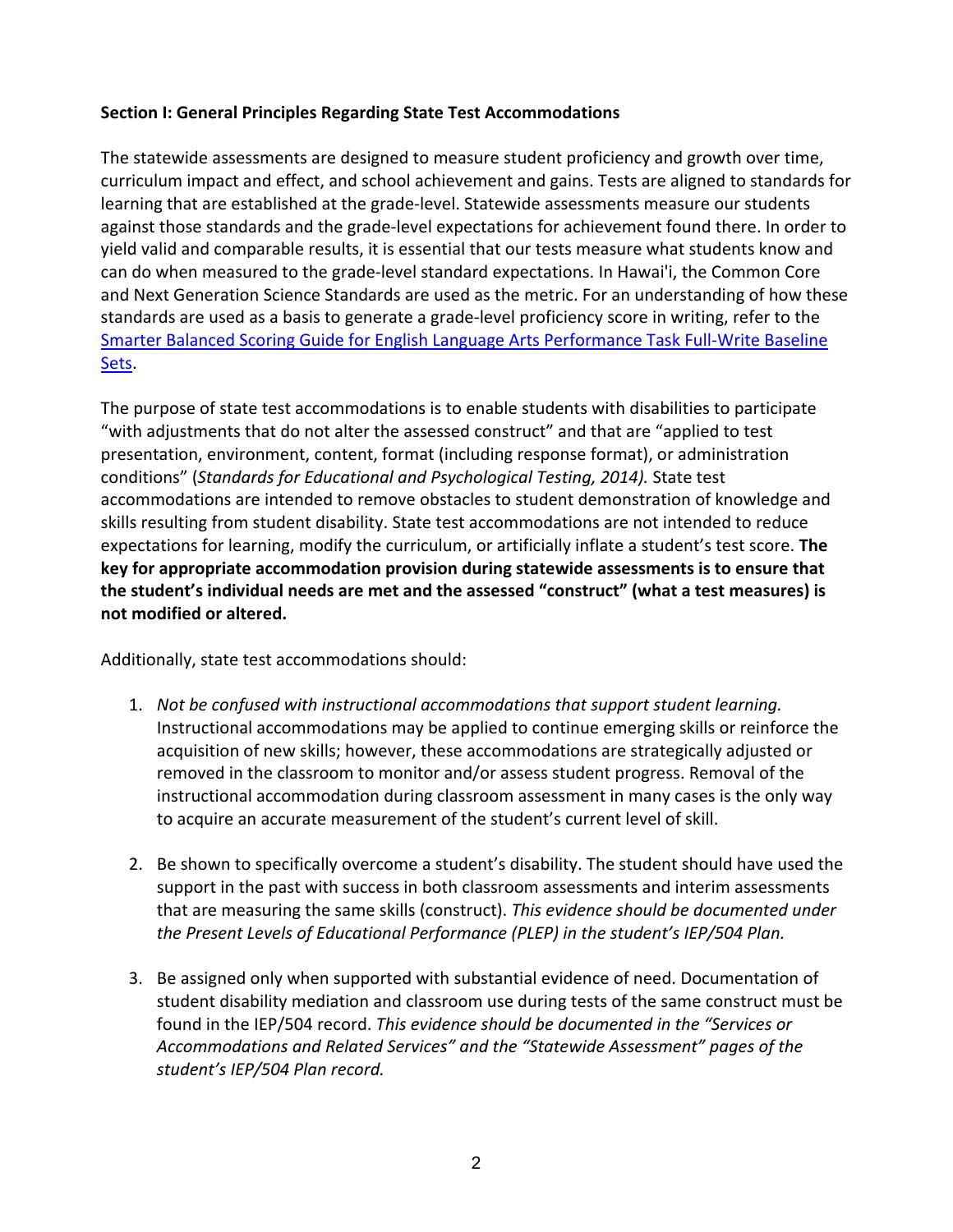State test accommodations are different from *modifications*. Modifications are allowances made for IDEA students that provide for adjustment(s) to the curriculum or assessment that change what is to be learned or what is to be measured. Examples of testing modifications that reduce expectations for learning and affect the construct of the test include: 1) simplification, clarification, or explanation of test questions or items; 2) use of spell-checking devices on a test of the student's spelling skills; and 3) use of a calculator on a test of the student's computational skills. While modifications may be used with caution during instruction to support students as they develop their knowledge and skills over time, they are not used in the general summative test.

#### **Section II: Legal Foundation for State Test Accommodations**

Under the IDEA, State has the responsibility to:

- Ensure that children with disabilities are provided appropriate accommodations on Title I, Part A assessments, where necessary, as determined on an individualized case-by-case basis by their IEP/504 team.
- Develop guidelines for the provision of appropriate accommodations. Under 34 CFR §§300.160(b)(2), the State's guidelines must identify only those accommodations for each assessment that do not invalidate the score; and instruct IEP teams to select, for each assessment, only those accommodations that do not invalidate the score.

These State guidelines apply to the provision of appropriate accommodations under the IDEA on regular and alternate assessments (34 CFR §300.160 (a)).

## **Section III: Critical Considerations Before Assigning WP State Test Accommodation for ELA Long-Write Essays**

Decisions about assigning the WP state test accommodation should be based on the general principles of state test accommodations presented in Section I and the specific WP guidelines found below.

#### Purpose of Word Prediction (WP) State Test Accommodation

The purpose of the WP state test accommodation is to assist students with documented motor or orthopedic disabilities or severe learning disabilities that impact their writing skills. For these students, word prediction (WP) allows them to meaningfully participate in the ELA assessment to demonstrate their composition skills through an external (non-embedded) software program that helps them to draft a short answer or long-write essay. The WP program would allow students to type in the first letters of a word and select from a list of predicted words to complete their short or extended response.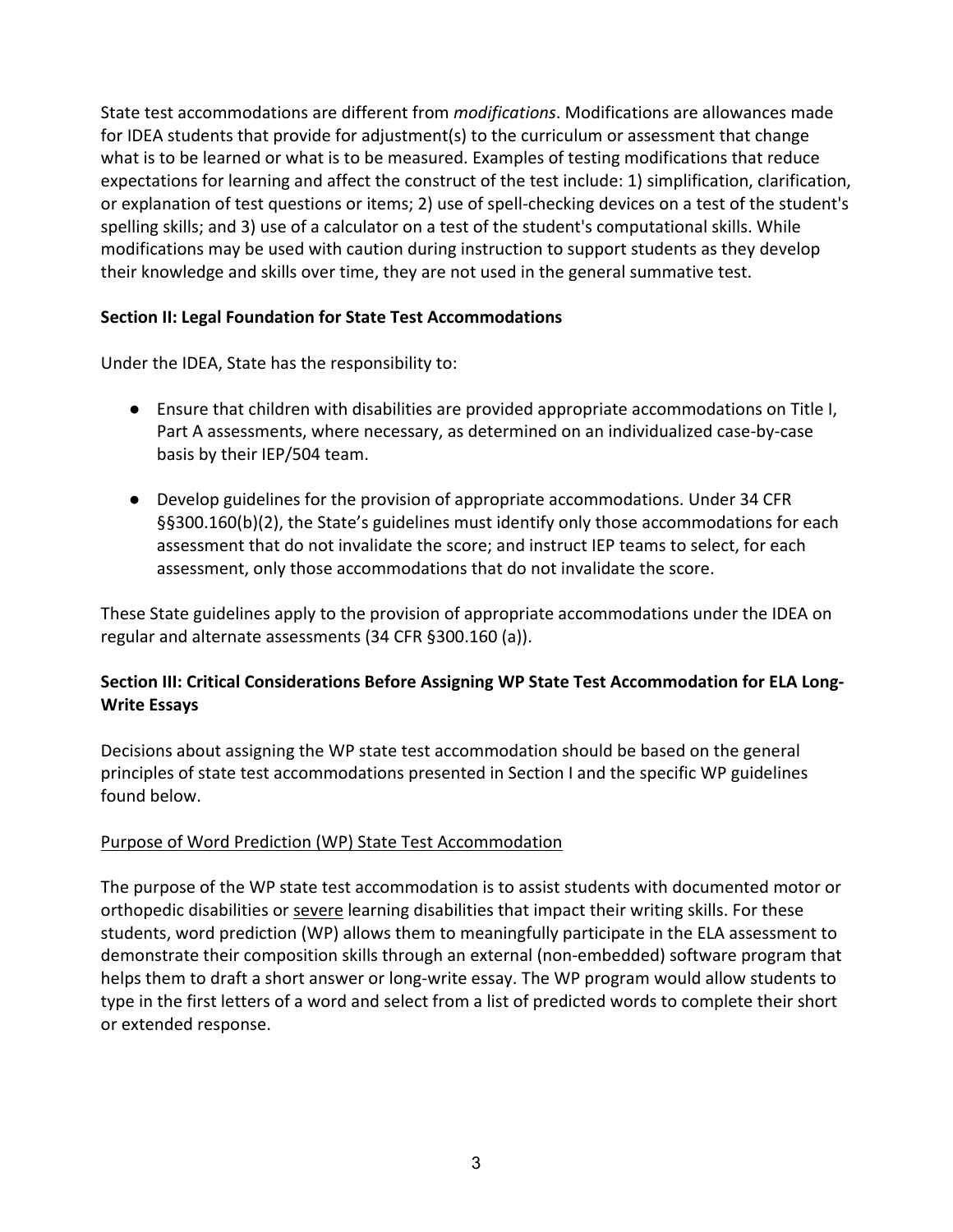#### Construct Measured by the ELA Performance Task

A test construct is what a test measures. For example, Parts I and II of the ELA Performance Task (ELA-PT) in the ELA summative assessment measure students' ability to compose an answer or essay in response to a question or writing prompt. The student's response on Part II of the ELA-PT is used to generate a writing score and provides information on how well "students can produce effective and well-grounded writing for a range of purposes and audiences" pursuant to the Writing claim in the [Claims for the English Language Arts/Literacy Summative Assessment.](https://portal.smarterbalanced.org/library/en/claims-for-the-ela-literacy-summative-assessments.pdf) For specifics on the three traits of writing measured by the ELA-PT across all grade-levels, refer to the ELA summative test blueprints found in the [Smarter Balanced English Language Arts \(ELA\) general](https://smarterbalanced.alohahsap.org/resources/resources-2020-2021/hawaii-shortened-summative-assessment-final-blueprints)  [assessment.](https://smarterbalanced.alohahsap.org/resources/resources-2020-2021/hawaii-shortened-summative-assessment-final-blueprints)

#### Documented Need for the WP State Test Accommodation

The WP state test accommodation should only be assigned when a student has documented motor or orthopedic disabilities or severe learning disabilities that prevent him/her from composing a short or extended response. For students who struggle with the production of text or recalling, processing, and expressing language, this accommodation is available upon verification to assist with the completion of short answers or long-write essays. In order to receive this accommodation, it is necessary to show:

- 1. Documentation of significant student need;
- 2. Consistent student use of WP during essay composition and assessments requiring a short or extended response;
- 3. Improved student short answers or long-write essays when the WP accommodation is applied; and
- 4. Student facile familiarity and use of WP to compose a short or extended response across content areas.

#### Documented Familiarity with WP, Including Student Ability to Review and Edit

If students are to use the WP accommodation for the *long-write essay*, they must know how to work with their software programs, be able to develop planning notes, and review the output generated based upon their word selections. Students should have fluid familiarity with the software and be able to operate it independently as no external assistance is allowed when this accommodation is used while testing.

### **Section IV: Guidance for IEP/504 Teams for Verifying the Need for WP State Test Accommodation on the ELA Long-Write Essays**

This section provides IEP/504 Teams a tool with a set of questions to help guide the WP state test accommodation decision-making process. The questions are intended to support team discussion and to help frame criteria that can serve as supporting evidence when considering student WP accommodation needs. These questions and the answers that are generated may be used to determine when and if there is sufficient evidence of student need supporting the provision of the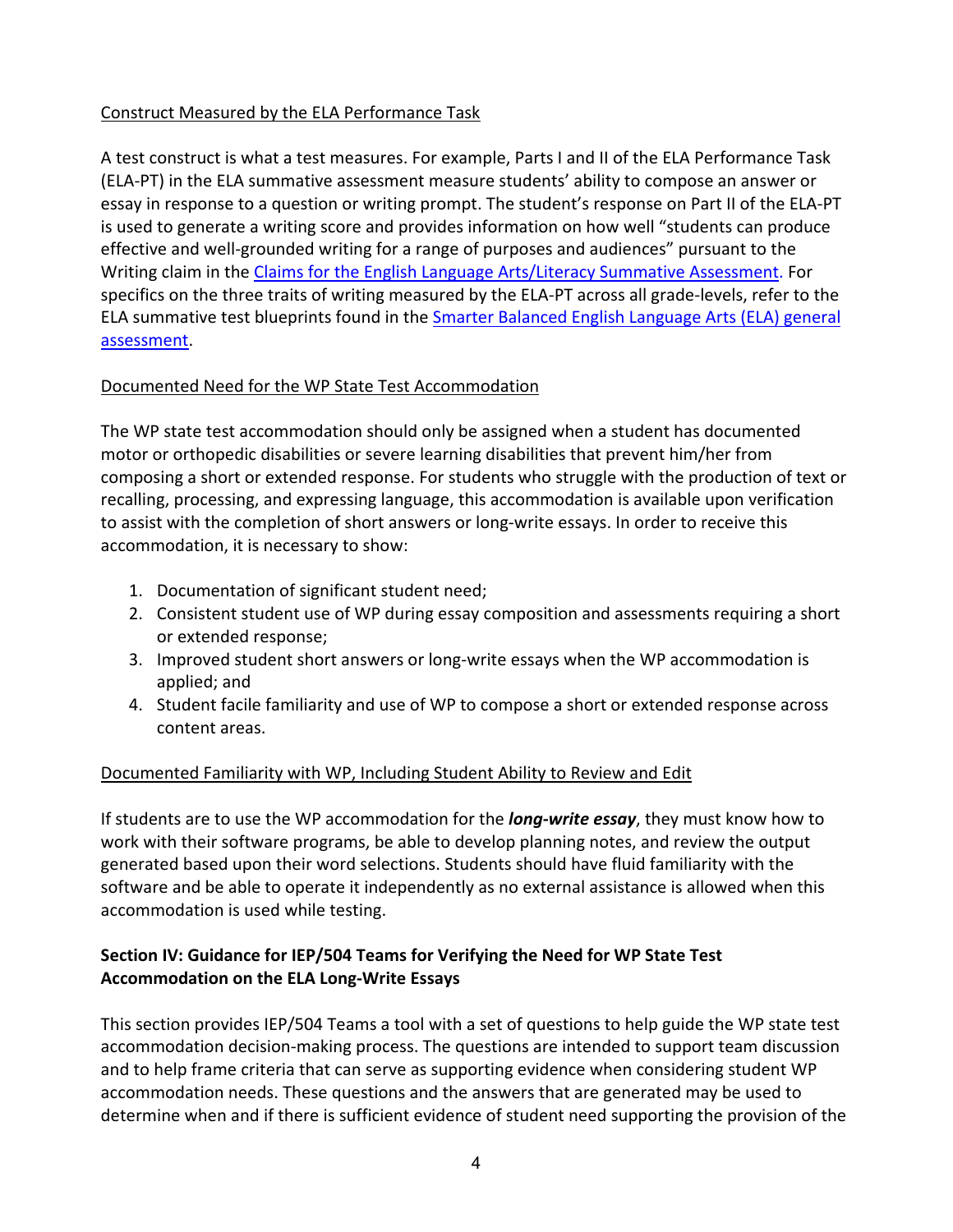WP test accommodation. The intent is for IEP/504 Teams to use the questions found in Table 1 as a starting point from which to engage in dialogue, examine evidence, record data, and indicate the team decision based upon knowledge of the student and the evidence found in the student's IEP/504 Plan. A preponderance of evidence as well as care should be used when making this team decision. (Table 1 is not intended to be a tally sheet.)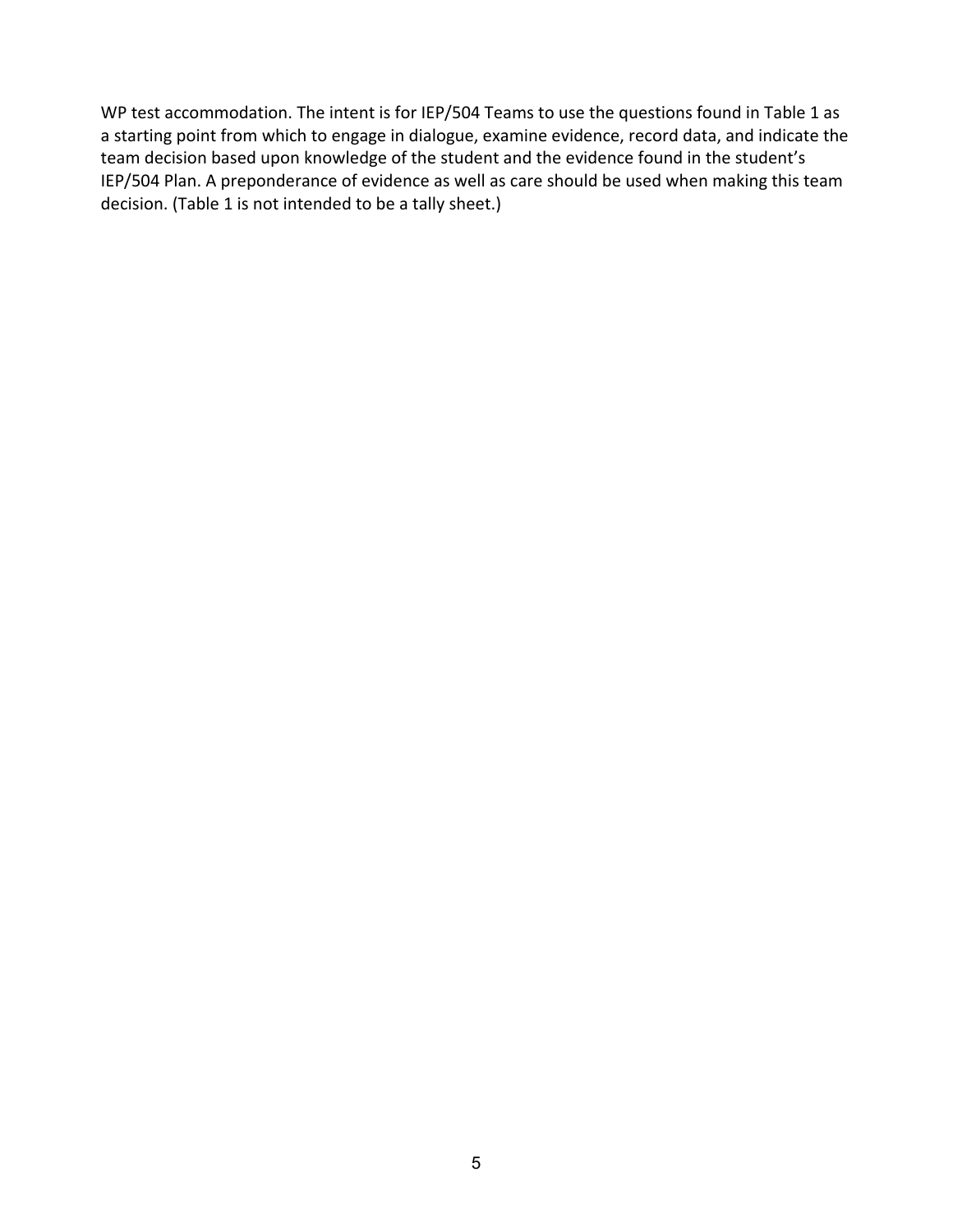#### **Table 1: Questions to Guide IEP/504 Team Decision about the Need for the WORD PREDICTION State Test Accommodation for the ELA Long-Write Essays**

The purpose of this table is to guide IEP/504 team discussions about student accommodation need and help generate appropriate decisions and recommendations regarding the WP state test accommodation. *The completion of this table is optional.*

| <b>Questions</b>                                                                                                                                                                                                        | <b>Team</b><br>Response                  | Evidence/<br><b>Comments</b> |
|-------------------------------------------------------------------------------------------------------------------------------------------------------------------------------------------------------------------------|------------------------------------------|------------------------------|
| 1. Is there evaluative information indicating that the student has a<br>motor or orthopedic disability that severely limits his/her ability to<br>type text?                                                            | $\square$ Yes<br>$\Box$ No               |                              |
| 2. Does the student have a documented motor or orthopedic<br>disability or severe learning disabilities that severely prevent<br>him/her from recalling, processing, or expressing written language?<br>If so, explain. | $\square$ Yes<br>$\Box$ No               |                              |
| 3. Does the student always use WP during classroom assignments<br>and/or assessments that involve a short or extended written<br>response?                                                                              | $\square$ Yes<br>$\square$ No            |                              |
| 4. Is the student able to use the WP software to select words for<br>their essay as well as review, edit, and revise the produced work?                                                                                 | $\square$ Yes<br>$\square$ No            |                              |
| 5. Does the student use WP across content area(s) whenever a<br>short or long written response is required?                                                                                                             | $\square$ Yes<br>$\Box$ No               |                              |
| 6. Is there evidence that the student's composition improves when<br>WP is used by the student to develop their short or extended<br>written response?                                                                  | $\square$ Yes<br>$\Box$ No               |                              |
| 7. Is there an expectation that the student will need the WP<br>accommodation when pursuing post-secondary career<br>opportunities and/or higher education?                                                             | $\square$ Yes<br>$\Box$ No<br>$\Box$ N/A |                              |
| 8. Has the student provided input or stated a preference for using<br>WP as a means for producing a short answer or a long-write essay<br>in classroom assignments and assessments?                                     | $\square$ Yes<br>$\square$ No            |                              |
| 9. Are there additional considerations for recommending the WP<br>test accommodation for this student, specific to his/her unique<br>disability-related needs? If so, explain.                                          | □ Yes<br>$\square$ No                    |                              |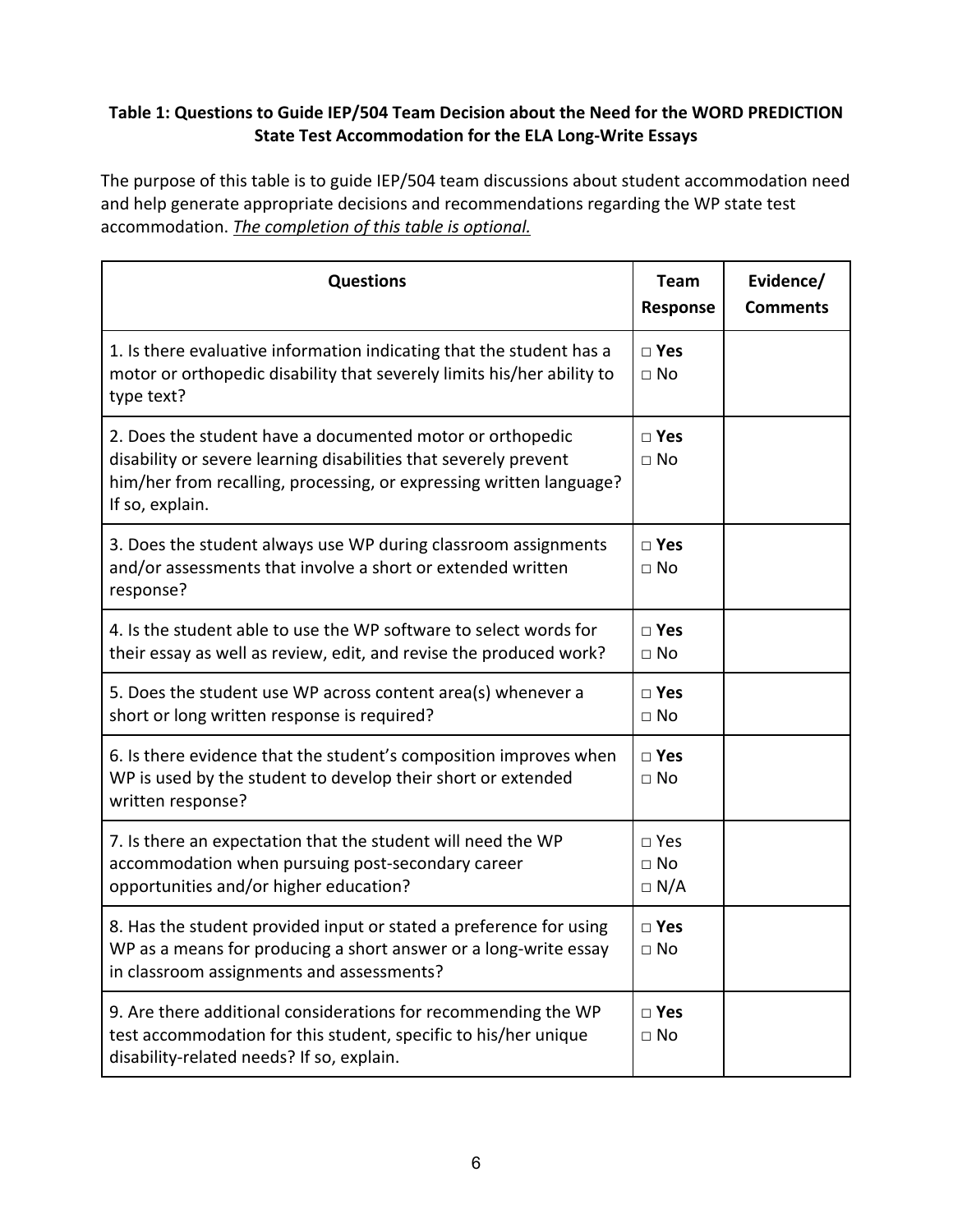**Select the IEP/504 team recommendation below that is decided to be most appropriate for this student.**

☐ WP should be recommended for this student at the **accommodation level** with the provision of predicted singular word choices to assist students with completing *the ELA short answer or longwrite essay*.

 $\Box$  More information is needed before making this decision.

**Please list the names and titles of the IEP/504 team and other persons who were part of the state test accommodation decision-making team for the student (use the back if needed).** 

| Name | Title | Date |
|------|-------|------|
|      |       |      |
|      |       |      |
|      |       |      |
|      |       |      |
|      |       |      |

Follow-up on this decision-making meeting by documenting any selected state test accommodations in the student's IEP or 504 record, which is stored in the electronic [Comprehensive Student Support System](https://www.ecsss.k12.hi.us/) (eCSSS). Refer to the [eCSSS Directions](https://smarterbalanced.alohahsap.org/resources/resources-2018-2019/ecsss-directions) for documenting evidence to support the need for state test accommodations.

If the IEP/504 team makes the decision to recommend the WP state test accommodation for a student, then the School Testing Coordinator (TC) should consult the "Hawaii State Test Accommodations Identification and Request Process for Test Coordinators and School Assessment Teams" document available on the [Accessibility and Accommodations resources page](https://smarterbalanced.alohahsap.org/resources#school_year_sm=2021-2022&topic_sm=Accessibility%20and%20Accommodations) on the [AlohaHSAP.org](https://alohahsap.org/) portal website for guidance to submit state test accommodation requests.

In addition to the documented evidence in the IEPs/504 plans and the consultations with the Exceptional Support Branch and the Office of Curriculum and Instructional Design, the Assessment Section verifies state test accommodations in accordance with the *Individuals with Disabilities Education Act* (IDEA). As stated in 34 CFR §300.160(b)(2):

*The State's guidelines must identify only those accommodations for each assessment that do not invalidate the score; and instruct IEP teams to select, for each assessment, only those accommodations that do not invalidate the score.*